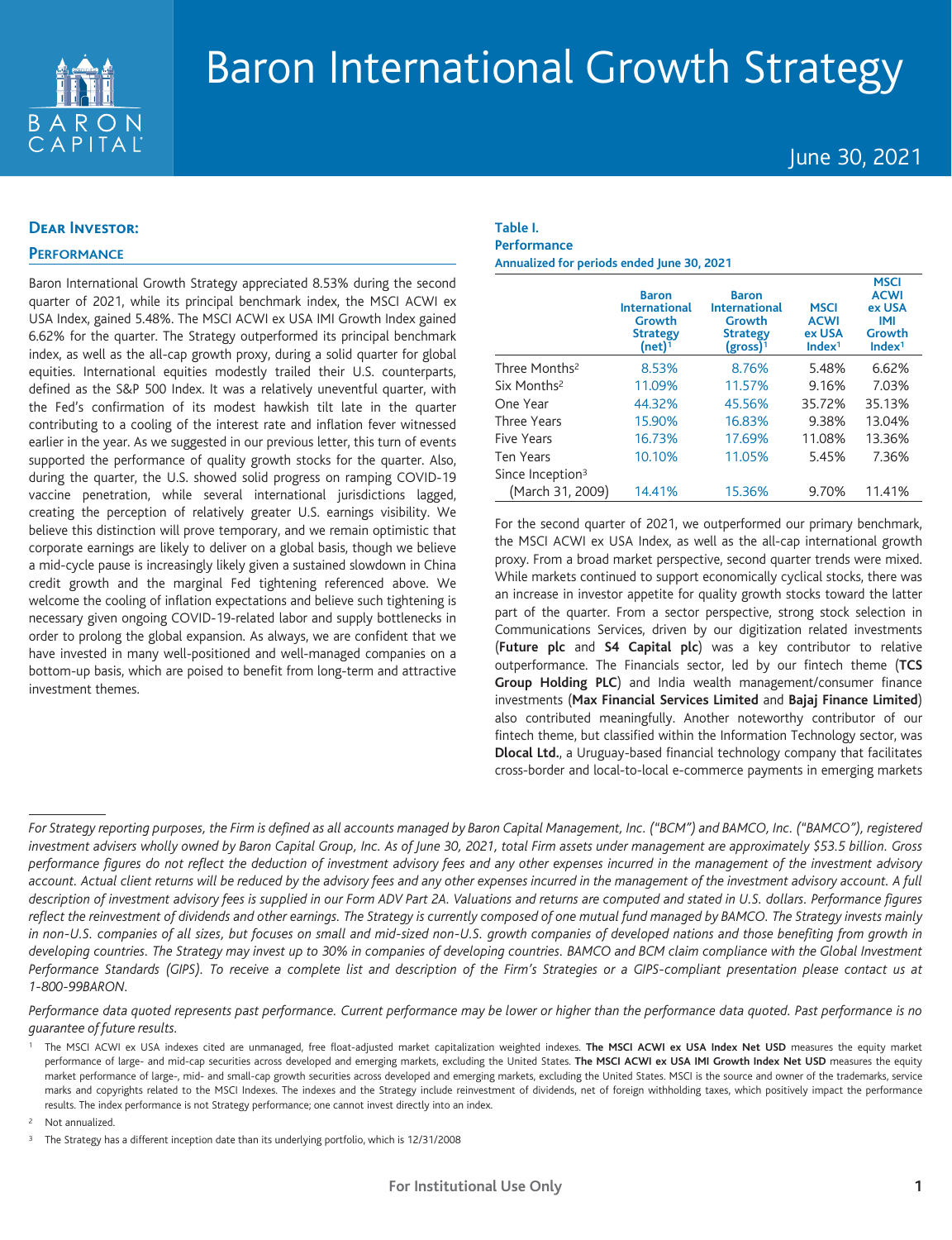# **Baron International Growth Strategy**

for global enterprise merchants. Offsetting a portion of the above was adverse stock selection effect in the Materials sector, primarily driven by a decline in **AMG Advanced Metallurgical Group N.V.** and **Grupo Mexico, S.A.B. de C.V.**, due to a near-term correction in underlying commodity metals prices.

From a country perspective, positive allocation effect together with strong stock selection in the U.K., Uruguay, and Russia, led by several of our abovementioned investments, powered a good majority of relative performance during the quarter. Our underweight exposure in Canada and Switzerland, along with weak stock selection effect in those countries as well as in Japan and the Netherlands were the largest detractors to relative performance. In addition, adverse stock selection in Brazil and Mexico also negatively impacted relative results.

## **Table II.**

**Top contributors to performance for the quarter ended June 30, 2021**

|                              | Percent<br><b>Impact</b> |
|------------------------------|--------------------------|
| Future plc                   | 1.18%                    |
| Dlocal Ltd.                  | 0.91                     |
| <b>TCS Group Holding PLC</b> | 0.77                     |
| Zai Lab Limited              | 0.49                     |
| S4 Capital plc               | 0.46                     |

**Future plc** is a special-interest publisher of digital content, magazines, and events with a brand portfolio including TechRadar, PC Gamer, and Gizmodo. Shares were up on well-received M&A and pandemic-related tailwinds to e-commerce in Future's largest categories–technology, gaming, music, sports, home, and lifestyle–as well as strength in the broader advertising environment. We believe Future can continue to grow both organically and through M&A, with potential to compete in the \$150 billion-plus global B2B market with lead generation and business intelligence offerings.

**Dlocal Ltd.** is a Uruguay-based financial technology company that enables cross-border and local-to-local e-commerce payments in 29 EM countries for global enterprise merchants. The company is experiencing fast growth, driven by increasing globalization of commerce, higher penetration of digital payments, and increasing purchasing power from middle-class consumers. Dlocal went public at the beginning of June at an attractive valuation and shares rose as demand exceeded supply.

**TCS Group Holding PLC** is a Russian financial and lifestyle services platform ecosystem with over 13 million active users. Through its subsidiaries, TCS is exposed to digital banking as well as fast-growing verticals including online and offline merchant acquisitions, retail brokerage, and insurance. Shares rose during the quarter after the company reported results for the first five months of 2021 that exceeded Street estimates. TCS also started providing detailed information about its verticals, allowing investors to better value the company.

**Zai Lab Limited** is a leader in the development of a biopharmaceutical industry in China. Shares increased given continued execution of deals, most recently highlighted by in-licensing of Mirati's KRAS G12C inhibitor. We believe Zai Lab can be a leader among China pharmaceuticals, a market that is growing as the Chinese government continues to grow health care spending as a percentage of total GDP.

**S4 Capital plc** is a global marketing services business founded by Sir Martin Sorrell, the founder and former CEO of WPP, the largest ad agency in the world. S4 encompasses creative production firm MediaMonks and datadriven media consultancy MightyHive. Shares of S4 were up on recovering global ad spending, continued M&A, and increasing investor awareness. We believe S4 has meaningful potential over the long term to grow revenue at north of 25% annually with high-teens EBITDA margins as it benefits from digital transformation across industries and geographies.

#### **Table III.**

## **Top detractors from performance for the quarter ended June 30, 2021**

|                                       | Percent<br><b>Impact</b> |
|---------------------------------------|--------------------------|
| NEXON Co., Ltd.                       | $-0.24%$                 |
| AMG Advanced Metallurgical Group N.V. | $-0.24$                  |
| TeamViewer AG                         | $-0.13$                  |
| Takeda Pharmaceutical Company Limited | $-0.13$                  |
| MonotaRO Co., Ltd.                    | $-0.13$                  |

**NEXON Co., Ltd.** is a leading gaming developer based in Japan. Shares fell during the quarter as the core Dungeon Fighter franchise continued to experience lack of user momentum in China while the fast-growing Korea market faced tougher comparables. The release date of its highly anticipated mobile Dungeon Fighter title remains elusive. While we continue to like NEXON and its visionary management team, we are trimming the position given near-term uncertainties.

**AMG Advanced Metallurgical Group N.V.** is a European specialty metals company producing key materials such as vanadium and titanium alloys. AMG also recycles spent catalysts from the oil refinery process into ferrovanadium using proprietary technology. Shares fell after an equity raise to strategy strategic growth investments including lithium, an essential metal used in EV batteries and energy storage. We continue to like the shares. AMG plans to build its own lithium chemical capacity in Europe, which we think should lead to a much better margin profile for its lithium business.

**TeamViewer AG**, a leading global software connectivity platform, detracted from performance. The company reported solid first quarter earnings and reiterated 2021 guidance, but the stock lagged as the market continued to digest two large sponsorship partnerships that will take down margins in the near term and as investors tried to gauge near-term comparables coming out of the pandemic. We retain conviction as we believe the company has a compelling combination of strong growth prospects and attractive margins.

**Takeda Pharmaceutical Company Limited** is a leading global pharmaceutical company. Shares fell following modest earnings results along with limited visibility into the launch of blockbuster drugs that would drive an inflection in its growth trajectory. We retain conviction. We think Takeda is well positioned to benefit from growing incidences of gastrointestinal, oncology, and central nervous system disorders. Current management has improved profitability via ongoing cost-cutting initiatives and repositioned the company to be more shareholder friendly.

**MonotaRO Co., Ltd.** is an online distributor of machine tools, engine parts, and consumables for maintenance, repair, and operations activity in Japan. Shares fell in the quarter on a broader market rotation out of stocks that benefited from pandemic-related digitization trends. The company came off a record 2020 as digitalization of B2B maintenance purchases reached a historical high. We believe the current weakness is temporary and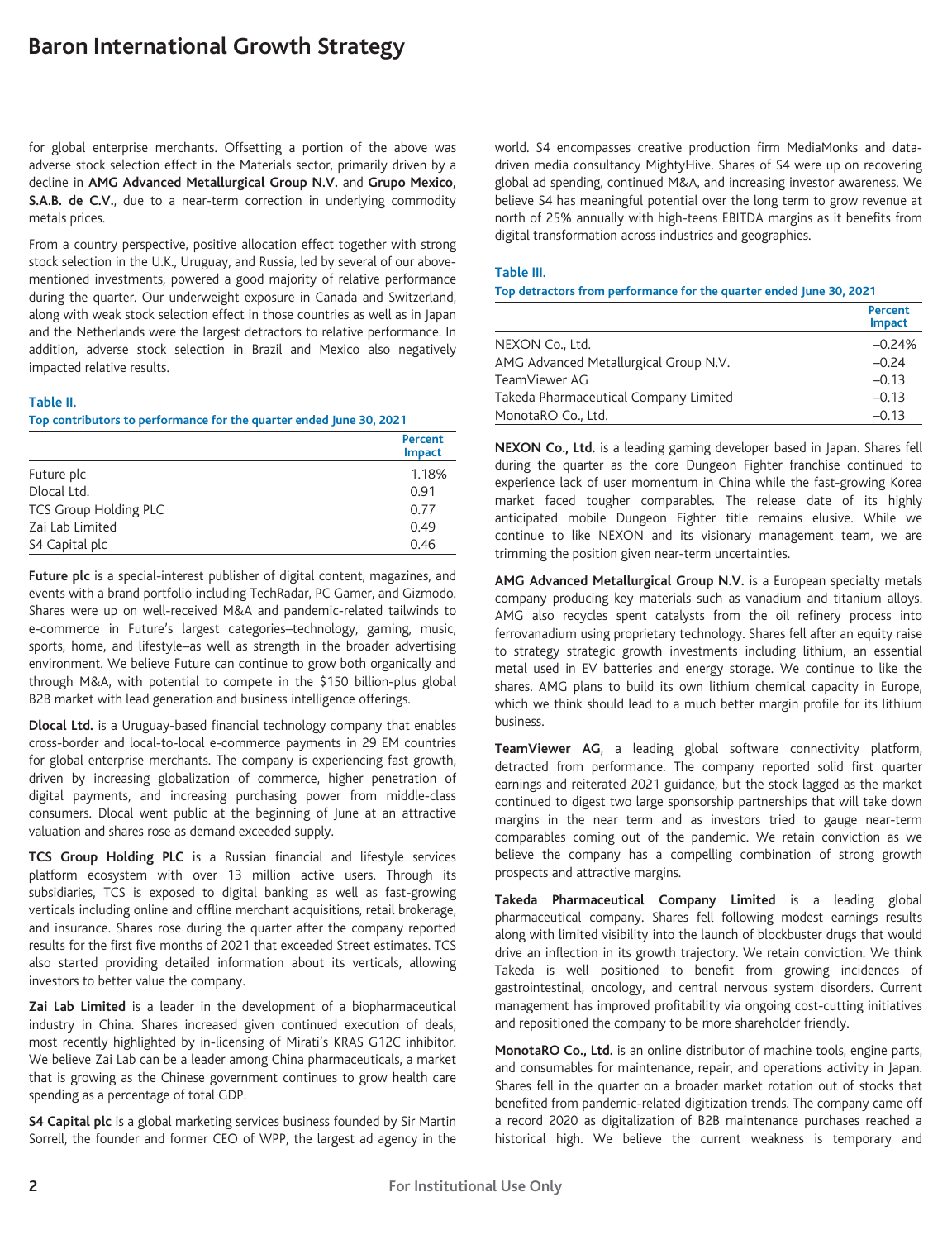MonotaRo is well positioned for market share gains in industrial e-commerce via product and customer base expansion.

#### **PORTFOLIO STRUCTURE**

#### **Table IV.**

#### **Top 10 holdings as of June 30, 2021 – Developed Countries1**

|                                     | <b>Percent of</b><br><b>Net Assets</b> |
|-------------------------------------|----------------------------------------|
| BNP Paribas S.A.                    | 2.8%                                   |
| Future plc                          | 2.7                                    |
| S4 Capital plc                      | 2.2                                    |
| <b>TCS Group Holding PLC</b>        | 2.2                                    |
| argenx SE                           | 1.8                                    |
| Lloyds Banking Group plc            | 1.8                                    |
| Zai Lab Limited                     | 1.6                                    |
| Linde plc                           | 1.6                                    |
| LVMH Moet Hennessy Louis Vuitton SE | 1.6                                    |
| Bajaj Finance Limited               | 1.6                                    |

#### **Table V.**

#### **Top five holdings as of June 30, 2021 – Emerging Countries**

|                                                     | <b>Percent of</b><br><b>Net Assets</b> |
|-----------------------------------------------------|----------------------------------------|
| <b>TCS Group Holding PLC</b>                        | 2.2%                                   |
| Zai Lab Limited                                     | 1.6                                    |
| Bajaj Finance Limited                               | 1.6                                    |
| Korea Shipbuilding & Offshore Engineering Co., Ltd. | 1.5                                    |
| Tencent Holdings Limited                            | 14                                     |

## **Table VI.**

#### **Percentage of securities in Developed Markets as of June 30, 2021**

|                      | <b>Percent of</b><br><b>Net Assets</b> |
|----------------------|----------------------------------------|
| United Kingdom       | 16.9%                                  |
| Japan                | 10.0                                   |
| France               | 8.1                                    |
| Switzerland          | 4.3                                    |
| <b>Netherlands</b>   | 4.2                                    |
| Israel               | 3.6                                    |
| Germany              | 3.6                                    |
| Sweden               | 2.8                                    |
| Spain                | 2.6                                    |
| <b>United States</b> | 2.3                                    |
| Canada               | 1.9                                    |
| Denmark              | 1.0                                    |
| Australia            | 0.8                                    |
| Norway               | 0.8                                    |
| Hong Kong            | 0.8                                    |

#### **Table VII.**

**Percentage of securities in Emerging Markets as of June 30, 2021**

|                      | <b>Percent of</b><br><b>Net Assets</b> |
|----------------------|----------------------------------------|
| China                | 10.9%                                  |
| India                | 6.8                                    |
| Russia               | 4.8                                    |
| <b>Brazil</b>        | 4.6                                    |
| Korea                | 1.5                                    |
| Mexico               | 0.8                                    |
| Poland               | 0.7                                    |
| United Arab Emirates | 0.2                                    |

*The tables above do not include the Strategy's exposure to Uruguay (1.5%) because the country falls outside of MSCI's developed/emerging/frontier framework.*

*Exposure by Market Cap:* The Strategy may invest in companies of any market capitalization, and we strive to maintain broad diversification by market cap. At the end of the second quarter of 2021, the Strategy's median market cap was \$16.8 billion. We were invested 65.9% in large- and giant-cap companies, 22.6% in mid-cap companies, and 7.0% in small- and micro-cap companies, as defined by Morningstar, with the remainder in cash.

#### **RECENT ACTIVITY**

During the second quarter of 2021, we added a few new positions while also increasing position sizes in several existing investments. We were active in adding to our fintech theme, most notably via two new positions in Latin America: **Dlocal Ltd.** and **StoneCo Ltd.** We participated in the recent IPO of Dlocal, a Uruguay-based financial technology company that facilitates cross-border and local-to-local e-commerce payments in emerging markets for global enterprise merchants. The company's proprietary technology platform enables global merchants to connect seamlessly with millions of consumers in emerging markets through one API and one platform. Dlocal addresses several pain points for global merchants looking to expand sales in emerging markets. It facilitates adherence to complex regulatory and tax requirements, enables acceptance of the relevant local payment methods, increases authorization rates versus existing alternatives, and helps reduce fraud. In our view, these factors have allowed Dlocal to create a strong competitive moat, which has led to fast growth in merchant partners and an increase in wallet share for existing clients, as evidenced by a high net revenue retention rate of over 150% in 2020. Dlocal is benefiting from secular trends including the globalization of commerce, growing penetration of alternative digital payment methods, and increasing purchasing power of middle-class consumers in the markets it serves. In addition, the company's processed volumes are tied to the sales growth of the largest global enterprise merchants around the world. With strong tailwinds for revenue growth and improving operating leverage, we believe Dlocal has the potential to deliver exciting earnings growth for many years to come.

Portfolio characteristics, top holdings in developed and emerging markets, country and market cap exposures, top net purchases, and top net sales are based on a representative account. Such data may vary for each client in the Strategy due to asset size, market conditions, client guidelines, and diversity of portfolio holdings. The representative account is the account in the Strategy that we believe most closely reflects the current portfolio management style for the Strategy. Representative account data is supplemental information.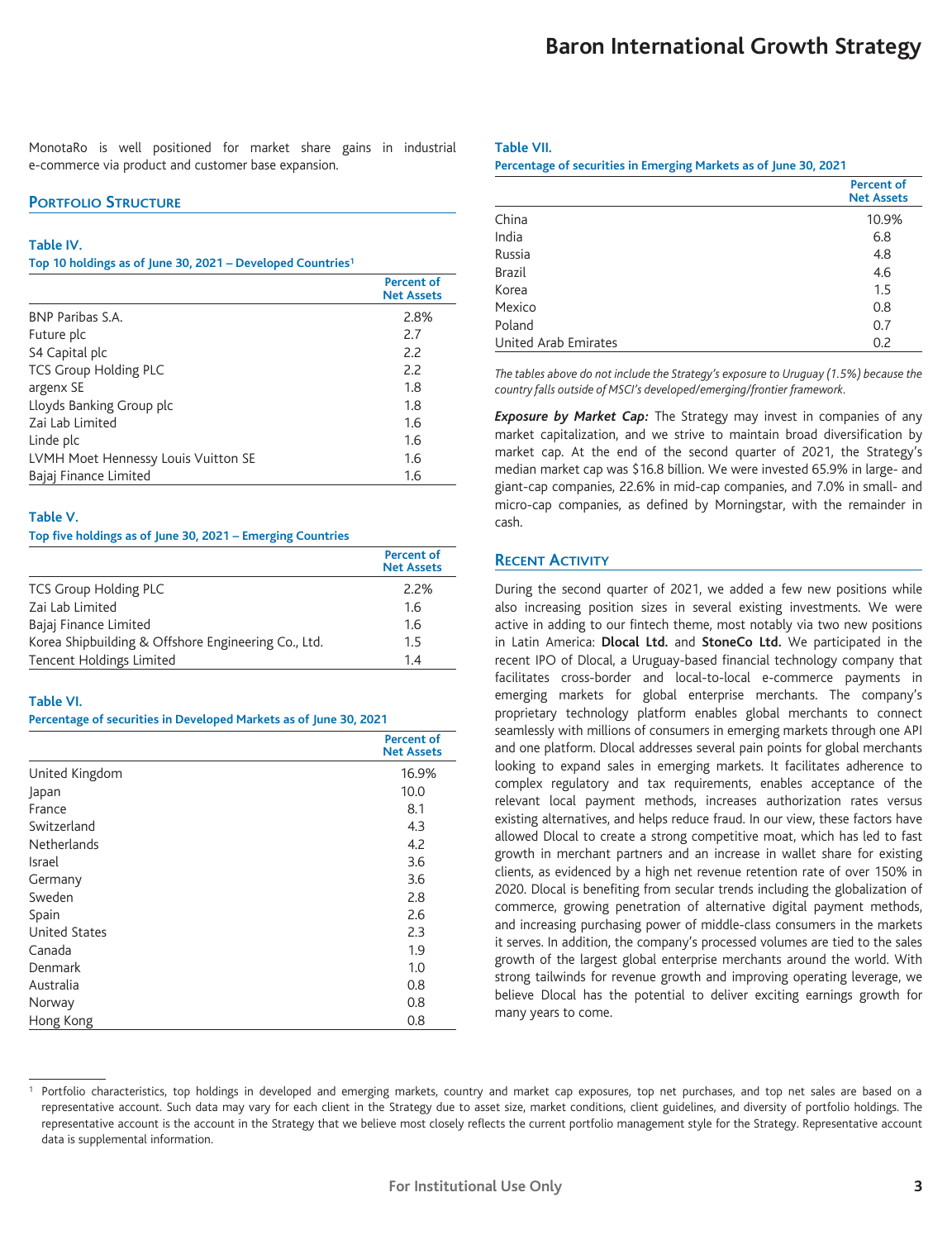# **Baron International Growth Strategy**

We also initiated a position in Stone, a leading financial technology services company in Brazil offering payments, software, and e-commerce solutions to merchants in the country. Stone has a differentiated client-centric business model which combines technology, hyper-local distribution, and superior customer service to deliver a better value proposition to its customers. Beyond payments, Stone offers a complete financial platform where clients can access traditional banking solutions and tools to digitize their business while also building omni-channel distribution capabilities. The company recently enhanced its software services to clients via the acquisition of Linx, a top tier software development company with an emphasis on retail clients in Brazil. In our view, these offerings will open new revenue opportunities for the company and will enable it to deliver higher client retention versus peers. Lastly, Stone is also benefiting from the secular trends of increasing digital payments and penetration of e-commerce, which provide a long runway for growth.

We also made an investment in **Compagnie Financiere Richemont SA**, a global luxury conglomerate widely known for its hard luxury brands, most notably Cartier and Van Cleef & Arpels. In our view, the highest quality, most iconic luxury brands will continue to gain market share, and Richemont owns two of the most prominent ones in luxury jewelry in Cartier and Van Cleef (the other two being Bulgari and Tiffany, both owned by LVMH, another position held in the Strategy). Richemont has underperformed luxury peers in the last half decade, as strong performance in the jewelry maisons was offset by declines in other businesses, such as luxury watches and Yoox/ Net-A-Porter. However, in our view, these segments are now at or near their nadir, with Cartier and Van Cleef likely constituting well over 100% of consolidated profits. We believe the shares can compound at the rate of growth of these two jewelry maisons plus potential improvement or value crystallization of the other businesses, to which the market currently ascribes negative value given their combined losses. In effect, we believe we bought Cartier and Van Cleef at healthy discounts to their intrinsic value with optionality on loss mitigation or improvement in the other businesses.

During the quarter, we also initiated a position in **InPost S.A.**, a Polandbased but increasingly pan-European operator of logistics networks including technology-enabled automated parcel lockers. As it is an existing position in the Baron Emerging Markets Strategy, we know the business well, and a sell-off during the quarter allowed us to initiate a position in the Baron International Growth Strategy at an attractive entry point. InPost operates the largest automated parcel locker network in Poland with a 98% market share, increasingly the preferred method among Poles to receive and return goods bought online. InPost's highly dense, technology-enabled logistics network has powered package delivery times and e-commerce frequency levels generally not seen in other emerging markets (other than China). We believe the company's density (of lockers, couriers, and pick-up points) and merchant-neutral network creates unit economics that new entrants will be unable to replicate. The company is also expanding into new markets, with a nascent position in the U.K. and its recent acquisition of Mondial Relay, a logistics network in France, from which we believe InPost will extract synergies by overlaying its technology and onboarding pan-European customers from its Polish and U.K. businesses. We believe continued fast growth in Poland as well as international expansion will power annual revenue growth in excess of 25% over the next four to five years.

Lastly, we also added to several existing positions, notably **AMG Advanced Metallurgical Group N.V.**, **Nestle S.A.**, **Korea Shipbuilding & Offshore Engineering Co., Ltd.**, **Koninklijke DSM N.V.**, **Novatek PJSC**, **Cellnex Telecom, S.A.**, and **S4 Capital plc**. Based on our goal to increase portfolio concentration and our practice of selling when valuations reach levels inconsistent with our view of fundamentals, we exited positions in **Glodon Company Limited**, **PagSeguro Digital Ltd.**, and **Hong Kong Exchanges and Clearing Limited**.

#### **OUTLOOK**

The second quarter of 2021 was relatively uneventful. The volatility we saw in the first quarter moderated and global equities traded within a narrower range. U.S. equities led global returns as the U.S. dollar firmed and treasury yields retreated on expectations that Fed tapering and rate hikes would be pulled forward.

We quote from our first quarter letter: "In our view, bond yields have already priced in a materially tighter Fed than both what is being communicated and what is likely. We suspect bond market vigilantes may have gone too far, too soon, and note that a peak in bond yields would favor growth stocks after a substantive first quarter correction." In recent months, bond yields and inflation fever indeed peaked, as an ongoing slowdown in Chinese credit growth, the spread of the Delta variant of COVID-19, and rising conviction that the Fed would not fall too far behind the curve, coalesced to cool both global growth expectations and spiraling commodity prices. As we alluded above, these conditions resulted in growth stocks, particularly in the U.S., outperforming during the recent quarter. Meanwhile, international equities lagged modestly in U.S. dollar terms amid mixed signals, though we remain optimistic regarding their relative appeal, particularly on a multi-year basis. In the shorter term, we believe that as the U.S. was an early leader in COVID-19 vaccination penetration (along with the U.K. and Israel), recent strength in the U.S. economy and U.S. equities may be more likely the result of a timing difference than a structural difference relative to other countries, and we suspect many international jurisdictions are due for a catch-up phase in coming quarters.

There has been much consternation regarding the re-emergence of inflation at above the long-term optimal rate of 2.0% to 2.5%. At this point, we believe it is far too early in the global recovery/expansion cycle to raise concern that this will have a material or lasting impact on equities. We remain optimistic regarding the outlook for corporate earnings, though we reiterate that equity returns should moderate as we believe earnings expectations are already high in the near term, and multiple compression is more likely than expansion from here given our view that over the longer term we anticipate a modest rise in both real and nominal interest rates. We view recent growth and inflation above targeted levels as having both transitory and structural drivers; COVID-19-related supply and labor bottlenecks will likely prove transitory and contain inflation readings in coming months, while the marked increase in global fiscal spending will have more of a structural impact, leading to marginally higher economic growth, inflation, and interest rates in coming years. With sovereign bond yields remaining historically low and real interest rates still negative in most developed markets, we believe equities can likely continue to be supported by capital flows at the expense of sovereign bonds for some time.

Sincerely,

Michael Kass Portfolio Manager